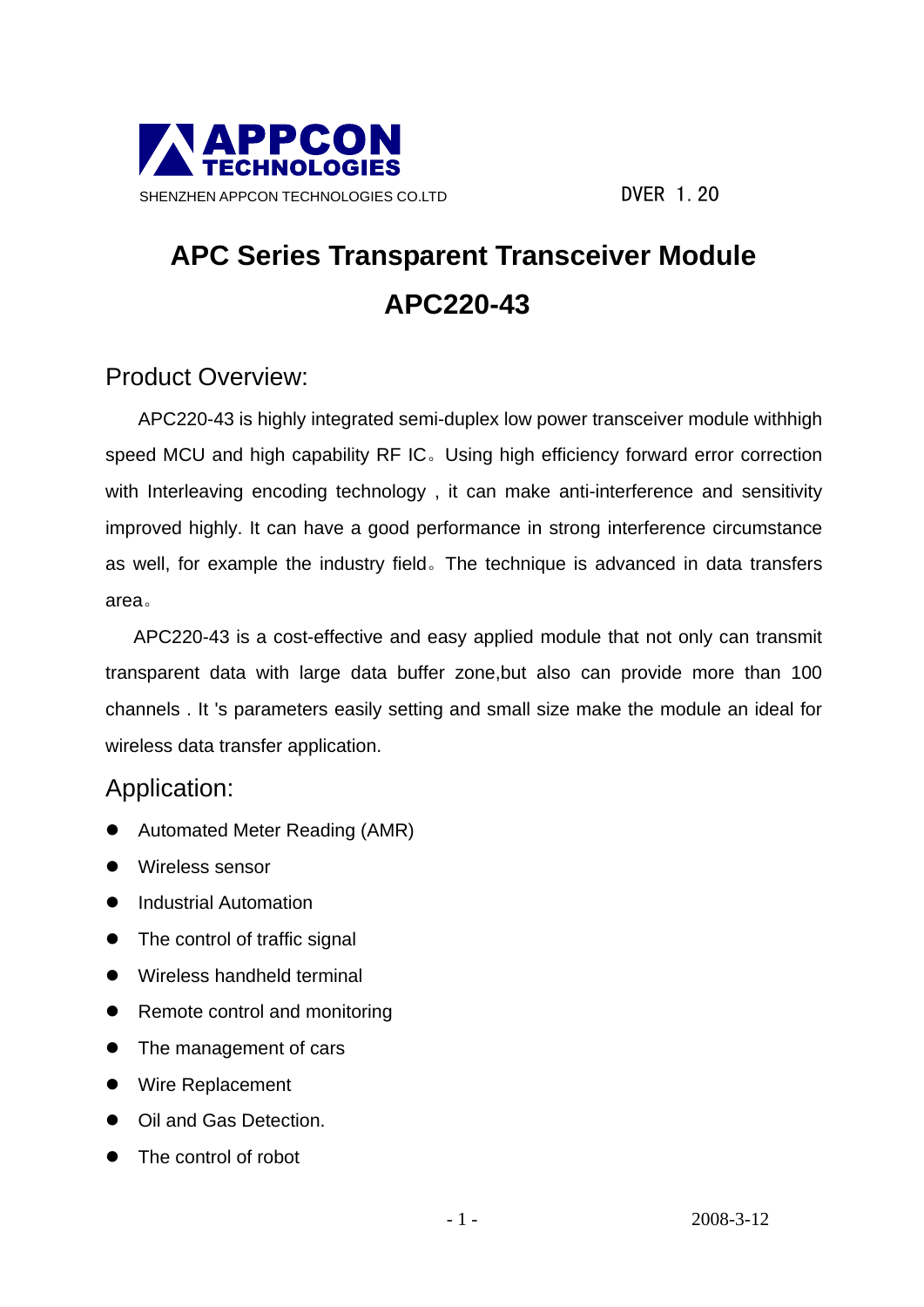

#### Characters:

- 1000 meters of communication distance (2400bps)
- Output power is 20 mW
- Frequency is from 418MHz to 455MHz
- Size of Module 37.5mm x 18.3mm x 7.0mm
- More than 100 channels
- **•** GFSK modulation
- UART/TTL interface
- Exceed 256 bytes data buffer
- **•** fit to large data transfers
- The convenient software for setting

#### **Installation and Use**

APC220-43 module has 9 pins. Refers to the Table 1:

| APC220-43      |            |                                                        |  |  |
|----------------|------------|--------------------------------------------------------|--|--|
| Pin NO.        | Pin Name   | <b>Description</b>                                     |  |  |
|                | <b>GND</b> | <b>Grounding of Power Supply</b>                       |  |  |
| $\overline{2}$ | <b>VCC</b> | Power supply DC 3.5V-5.5V                              |  |  |
| 3              | <b>EN</b>  | Power enable, $\geq 1.6V$ or empty, $\leq 0.5V$ sleep. |  |  |
| 4              | <b>RXD</b> | <b>URAT input, TTL</b>                                 |  |  |
| 5              | <b>TXD</b> | <b>URAT output, TTL</b>                                |  |  |
| 6              | <b>MUX</b> | The pin is expanded for other functions                |  |  |
| $\overline{7}$ | <b>SET</b> | Setting parameters, setting online supportted          |  |  |
| 8              | <b>NC</b>  | Not connected                                          |  |  |
| 9              | <b>NC</b>  | Not connected                                          |  |  |

Table 1 Interface definition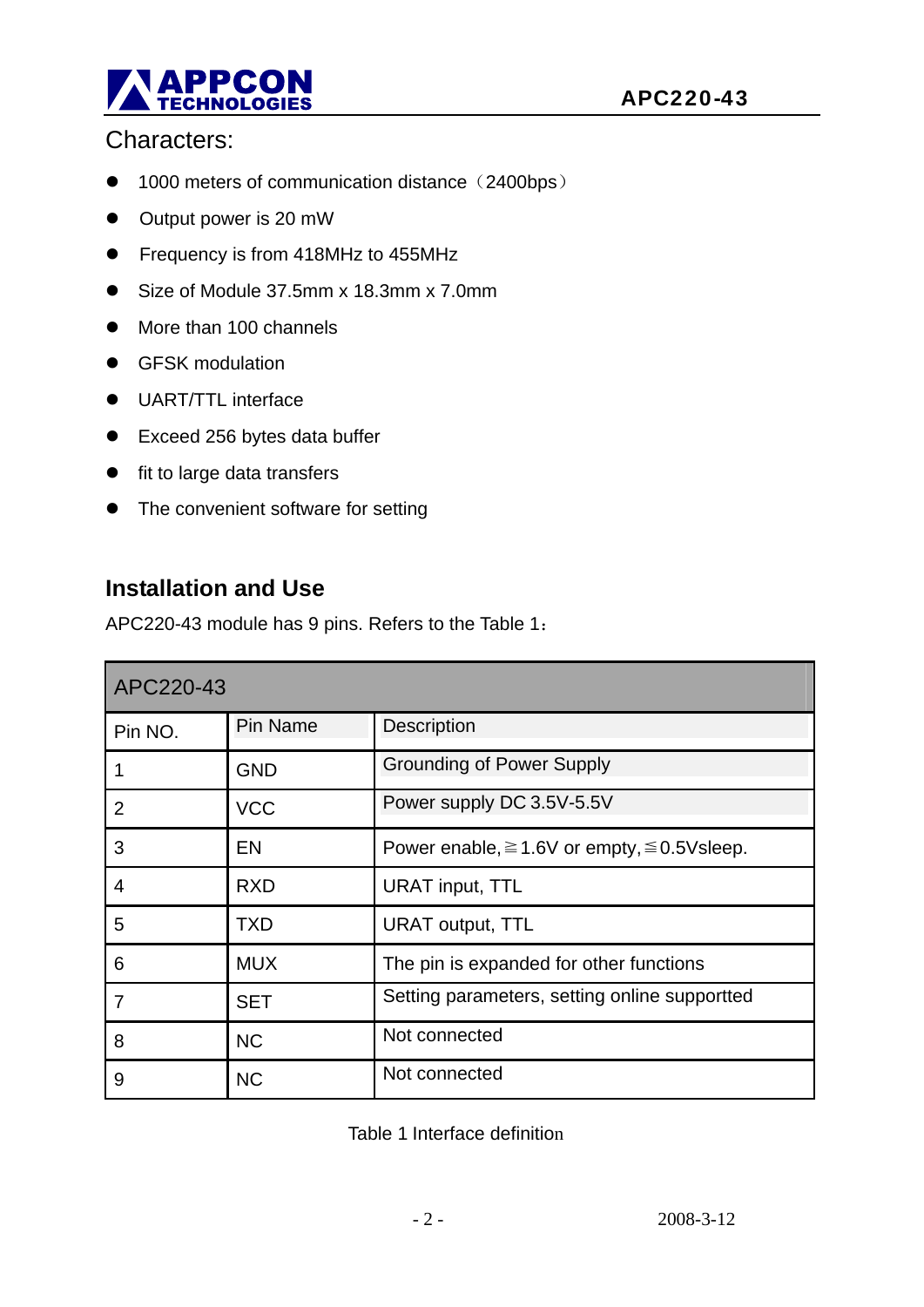

Dimensions – PIN Assignments



Figure 1: Size of Module

#### Setup parameters

With series COM or through the software Rf-Magic , user can set up all parameters which include work frequency, UART rate, air rate,checkout mode and so on.

It is very convenient to set APC220-43 . Different options can be selected based on user needs . Please refer to Table 2 and Figure 2.

| The instruction of setting parameters of module APC220-43 |                                        |                |  |  |
|-----------------------------------------------------------|----------------------------------------|----------------|--|--|
| Setting                                                   | options                                | default        |  |  |
| <b>UART</b> rate                                          | 1200,2400,4800,9600b,19200,38400,57600 | 9600bps        |  |  |
| <b>Series Parity</b>                                      | Disable, Even Parity, Odd Parity       | <b>Disable</b> |  |  |
| Frequency                                                 | 418MHz-455MHz                          | 434 MHz        |  |  |
| Air Rate                                                  | 2400bps, 4800bps, 9600bps, 19200bps    | 9600bps        |  |  |
| <b>RF Power</b>                                           | 0-9(9 for 20mw)                        | 9(20mw)        |  |  |

Table 2 Setting Parameters of Modules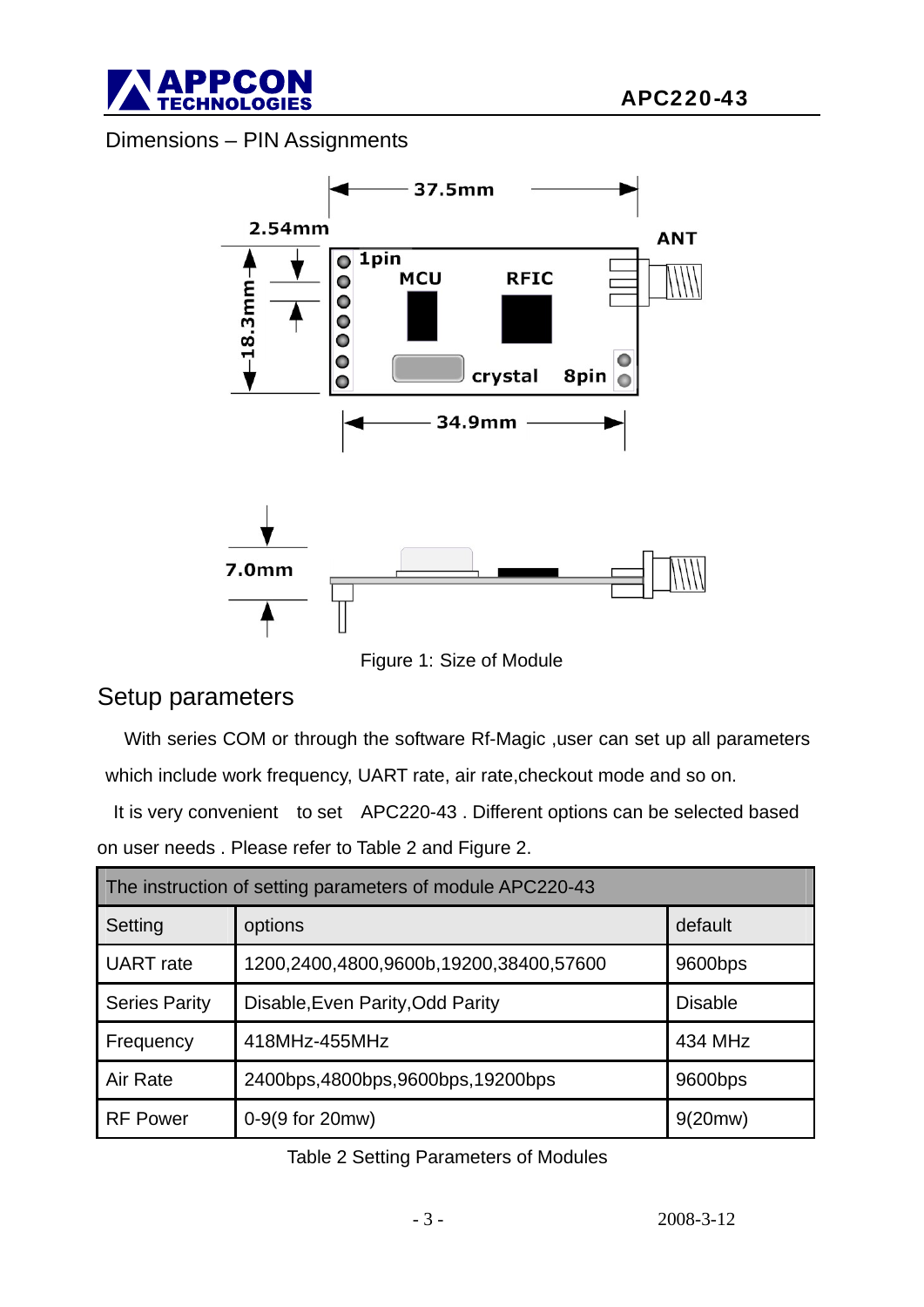



Figure 2 the software of Rf-Magic

There are two ways of setting the parameters of APC220-43. One way is to use the Rf-Magic by PC. Please look at the Figure 3



Figure 3 the connection of setting parameters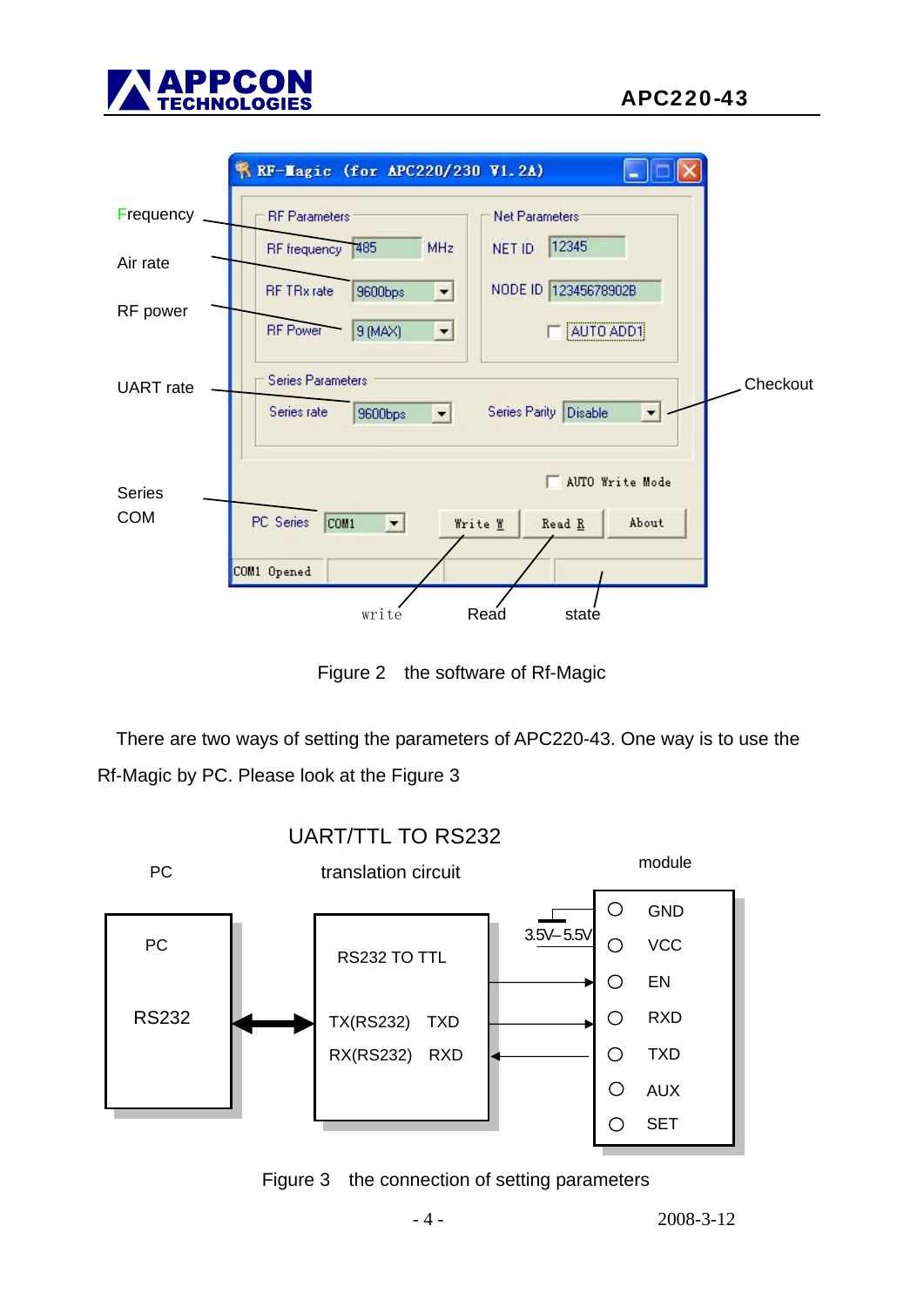To set the parameters,It needs a UART/TTL to RS232 interface board to connect APC220-43 with PC.At first, connect the APC220-43 and PC by interface board . Then run the software Rf-Magic and plug APC220-43 into the interface board with power supply +5V .After that ,User will see "Found Device" underside of Rf-Magic, and user can write the parameters which user selected.



Figure 4 the figure of Setting Parameters Online

The other way of setting parameters is to use terminal on line. The parameters are setted by TTL/UART (4,5PIN) and the control pin of SET ( see the Figure 5). APC220-43 will enter normal working (T1, see the Figure 4) mode after the voltage of SET 50ms later. If user wants to set parameters online, you can lower the voltage of SET firstly .Then APC220-43 will set the UART data rate at 9600bps automatically and enter setting mode (T2) with no checkout 1ms later. User should send the parameters command by RXD.After parameters checkout,the pin TXD will return the parameters information(T3) in 200ms. User may set up the voltage of SET after checking out the information that has been written.Finally, APC220-43 will work

 $-5 - 2008 - 3 - 12$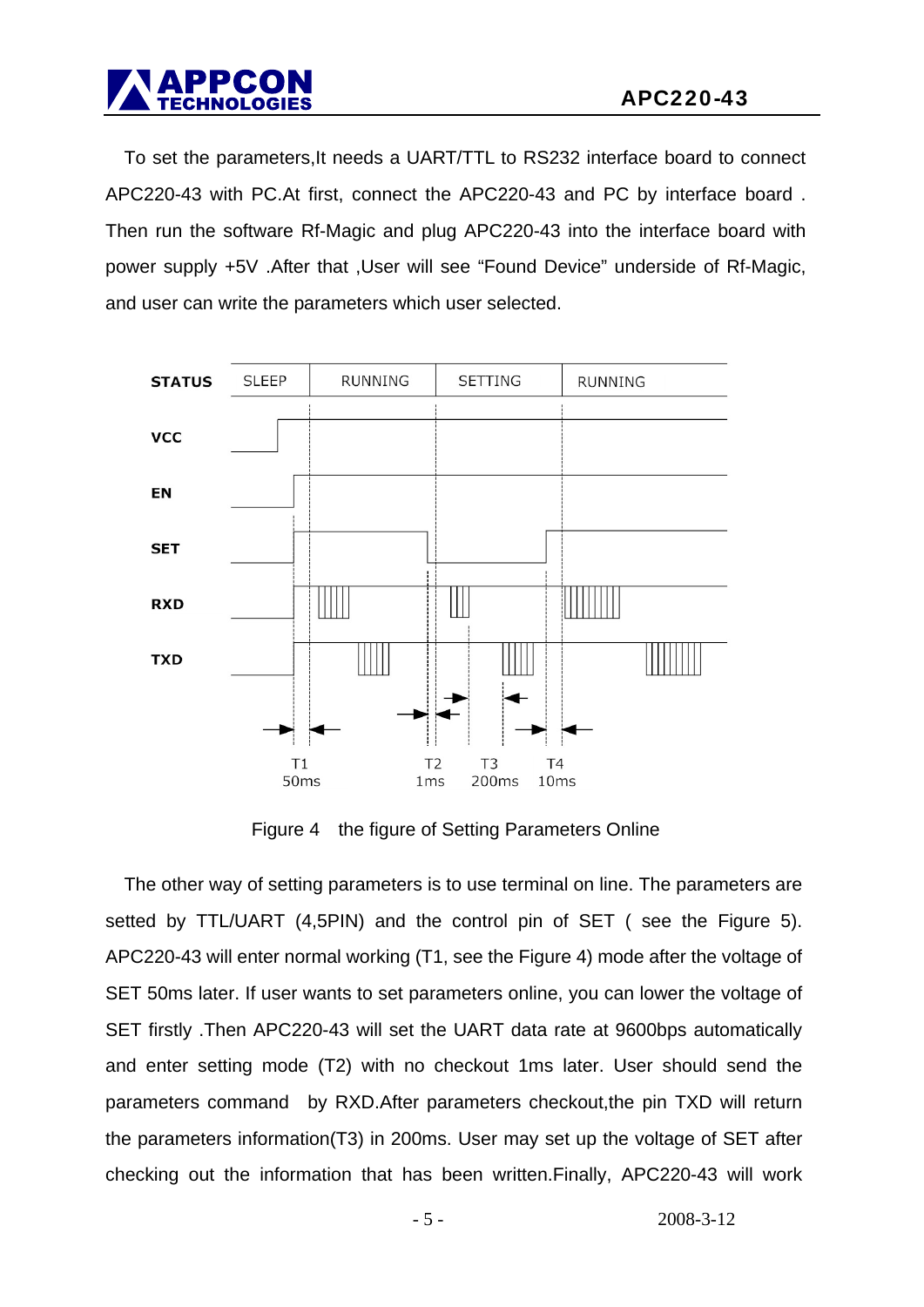# Ī

based on the new parameters in 10ms(T4). It must be noticed that user sent the command to APC220-43 for only one time when APC220-43 at the setting mode. If the command is wrong or the setting parameters are not completed, user should set them again. However,one more important thing that user must do firstly is to set up the voltage of the pin SET and enter the setting mode . It is the same as the way of the last setting.

APC220-43 is set by ACSII. UART rate is 9600bps and no checkout. There are two setting commands. They are reading and writing. It must use the capital letters. The parameters are parted by blank. And the enter means end.

The command of reading parameters:

RD↙

ANSWER: PARA\_frequency\_rf data rate\_output power\_UART data rate\_series checkout

The command of writing parameters:

WR\_frequency\_ RF data rate\_output power\_UART rate\_series\_check∠

ANSWER: PARA\_frequency\_rf data rate\_output power\_UART data rate\_series checkout

| The parameters table |              |                                                  |  |  |
|----------------------|--------------|--------------------------------------------------|--|--|
| <b>Parameters</b>    | <b>Bytes</b> | Instruction                                      |  |  |
| Frequency            | 6            | Unit is KHz, for example 434MHz is 434000.       |  |  |
| Rf data rate         | 1            | 1,2,3 and 4 refer to 2400,4800,9600,19200bps     |  |  |
|                      |              | separetely.                                      |  |  |
| Output power         |              | 0 to 9, 9 means 13dBm(20mW).                     |  |  |
| <b>UART</b> rate     |              | 0,1,2,3,4,5 and 6 refers to 1200,2400,4800,9600, |  |  |
|                      |              | 19200,38400,57600bps separately.                 |  |  |
| Series checkout      |              | Series checkout: 0 means no check,1 means even   |  |  |
|                      |              | parity, 2 means odd parity.                      |  |  |

The Parameters Table: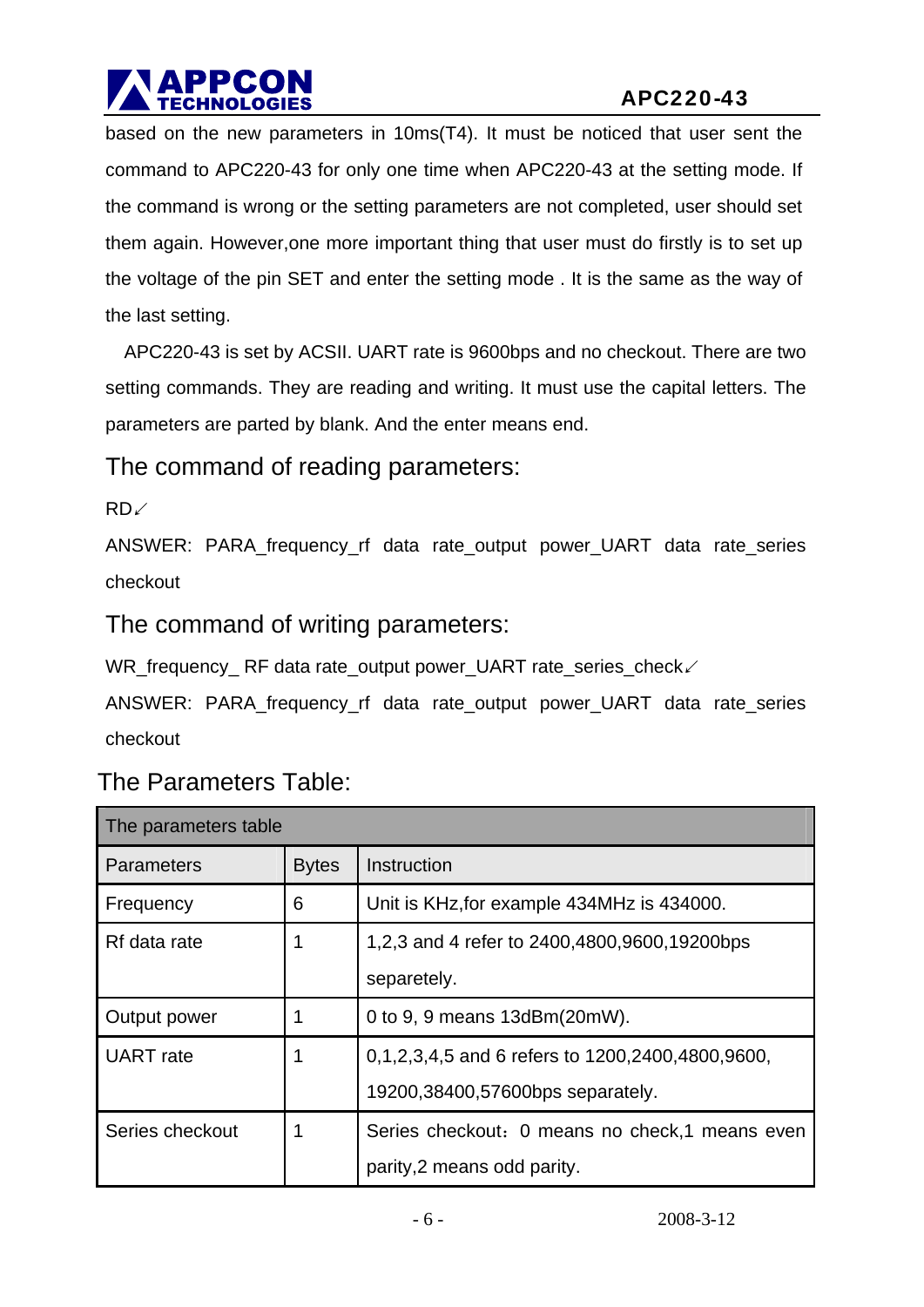

For example , one APC220-43 is set to 434MHZ; rf data rate is 9600bps; Output power is 20mW; UART data rate is 1200bps; No checkout.

WR\_434000\_3\_9\_0\_0∠

(HEX code: 0x57,0x52,0x20,0x34,0x33,0x34,0x30,0x30,0x30,0x20,0x33,0x20,0x39,

0x20,0x30,0x20,0x30,0x0D,0x0A)

ANSWER: PARA\_434000\_3\_9\_0\_0∠

(HEX code:0x50,0x41,0x52,0x410x20,0x34,0x33,0x34,0x30,0x30,0x30,0x20,0x33,

0x20,0x39,0x20,0x30,0x20,0x30,0x0D,0x0A)

#### The Connection between Module and Terminal(UART/TTL):



Figure 5:The Connection between Module and Terminal

#### Application of Constructing Networking (one point to multi-point):

APC220-43 is a semi-duplex module, which can be communicated by point to point or one point to multi-point. In the second mode, user needs to set one host module, while the others are client modules. Every module must only have one unique ID. The coordination of communication is controled by the host module, which sends datas or commands including ID. All the client modules can receive the data packets, and compare the ID with the own's. If they are the same, the module will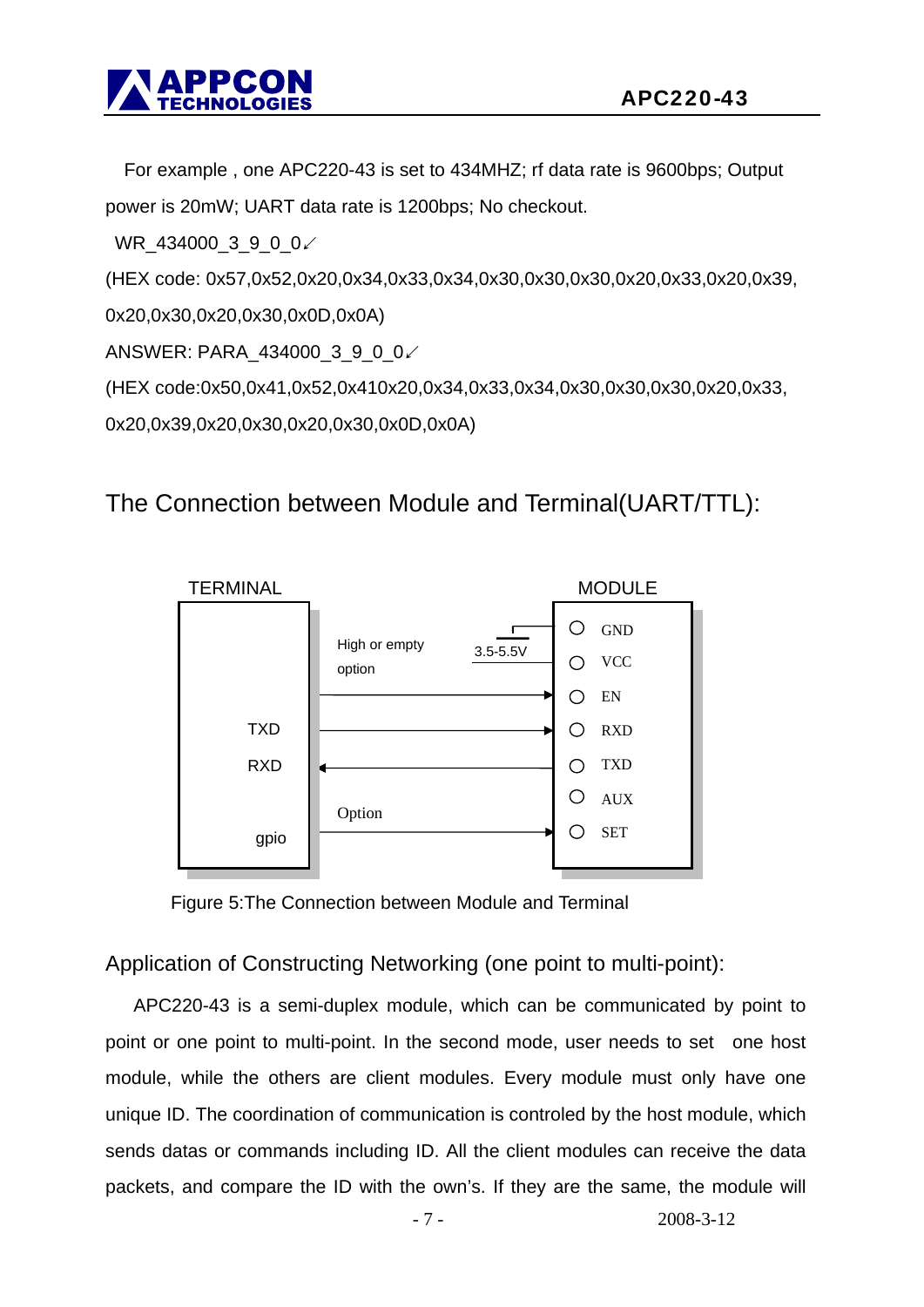## Ī

deal with the data packets. Otherwise, it will discard them. In order to avoid interfereing each other, all client modules must be at transmitting mode when the network is working. APC220-43 can set many different frequencies so that many networks can work in the same place and at the same time.

User should pay attention to the following questions based on the complex transfers in the air and some inherency characteristics of wireless communication:

1)The data delay of wireless communication

The wireless terminal receives some data ,or after waiting for a while to ensure no data any more, then there will be tens to hundreds milli-seconds delay from transfer to receiver (the exact delay based on the UART rate, air rate and the flow of data package). In addition, it also will cost some time to tranmsmit from module to terminal but the delay time is the same with the same condition.

2)The control of data flux

Although there is a buffer zone with 256 bytes in the wireless module, when the UART rate is higher than the air rate, there must be a problem about the data flux. It may cause to lose some data because the data overflow from the buffer. Under this condition, it must be ensured that the average UART rate is lower than 60 percent of the air rate . For instance, the UART rate is 9600bps, the air rate is 4800bps.If UART rate is the same as the air rate, the only way is to interval the transmitting time. If terminal transmits 100bytes to UART every time, it will take104ms every time.  $(104\text{ms}/0.6)^*(9600/9600) = 174\text{ms}$ . So when the interval time that terminal transmit 100bytes to the UART is higher than 174ms every time, those mentioned problems will be avoided.

#### 3)The control of errors

The wireless network module has strong capability of anti-interference because of the high efficiency checking error correction with Interleaving encoding technology. However, when it is in a bad circumstance that has strong electric interference, the data may be lost or receive some error data. User can increase the development of the system link layer protocol. For instance, if user can increase TCP/IP slip window and repeat transmitting functions, it will improve the reliability and ability of wireless network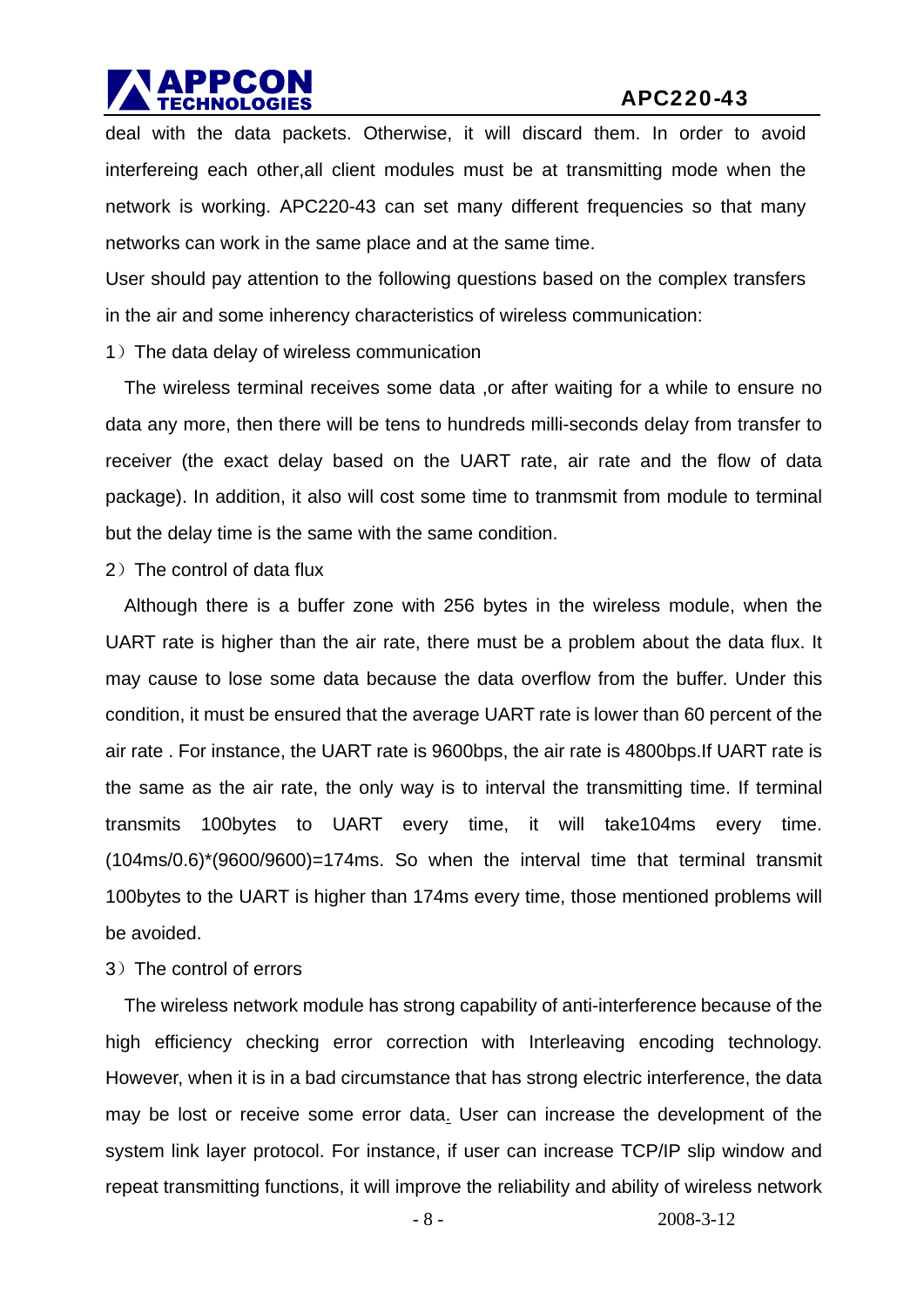

communication.

4) Choice of antenna

Antenna is an very important element of the communication system. The quality of antenna impacts the capability of communication system. So user should think more about the quality of antenna.Generally speaking, it mainly contains two points : the kind of antenna (size) and its electric capability. The antenna must be matched with the frequency of communication system.

#### **Specifications**

| The technical specifications of APC220-43: |                                          |  |  |  |
|--------------------------------------------|------------------------------------------|--|--|--|
| Work frequency                             | 418MHz to 455MHz                         |  |  |  |
| Modulation                                 | <b>GFSK</b>                              |  |  |  |
| Frequency interval                         | 200KHz                                   |  |  |  |
| <b>Transmitted power</b>                   | 20mw (10 levels)                         |  |  |  |
| Received sensitivity                       | $-113$ dBm $@9600$ bps                   |  |  |  |
| Air rate                                   | 2400 - 19200bps                          |  |  |  |
| <b>UART</b> rate                           | 1200 - 57600bps                          |  |  |  |
| The parity of series COM                   | 8E1/8N1/8O1                              |  |  |  |
| The buffer of COM                          | 256bytes                                 |  |  |  |
| Humidity                                   | $10\% - 90\%$                            |  |  |  |
| Temperature                                | $-30^{\circ}$ C - 85 $^{\circ}$ C        |  |  |  |
| Supply voltage                             | $3.5 - 5.5V$ (the ripple is $\pm 50$ mV) |  |  |  |
| <b>Transmit current</b>                    | ≦42mA@20mW                               |  |  |  |
| Receiving current                          | ≤28mA                                    |  |  |  |
| Sleeping current                           | ≤5uA                                     |  |  |  |
| <b>Transfers distance</b>                  | 1000m (open space)                       |  |  |  |
| <b>Dimension</b>                           | 37.5mm x 18.3mm x 7.0mm                  |  |  |  |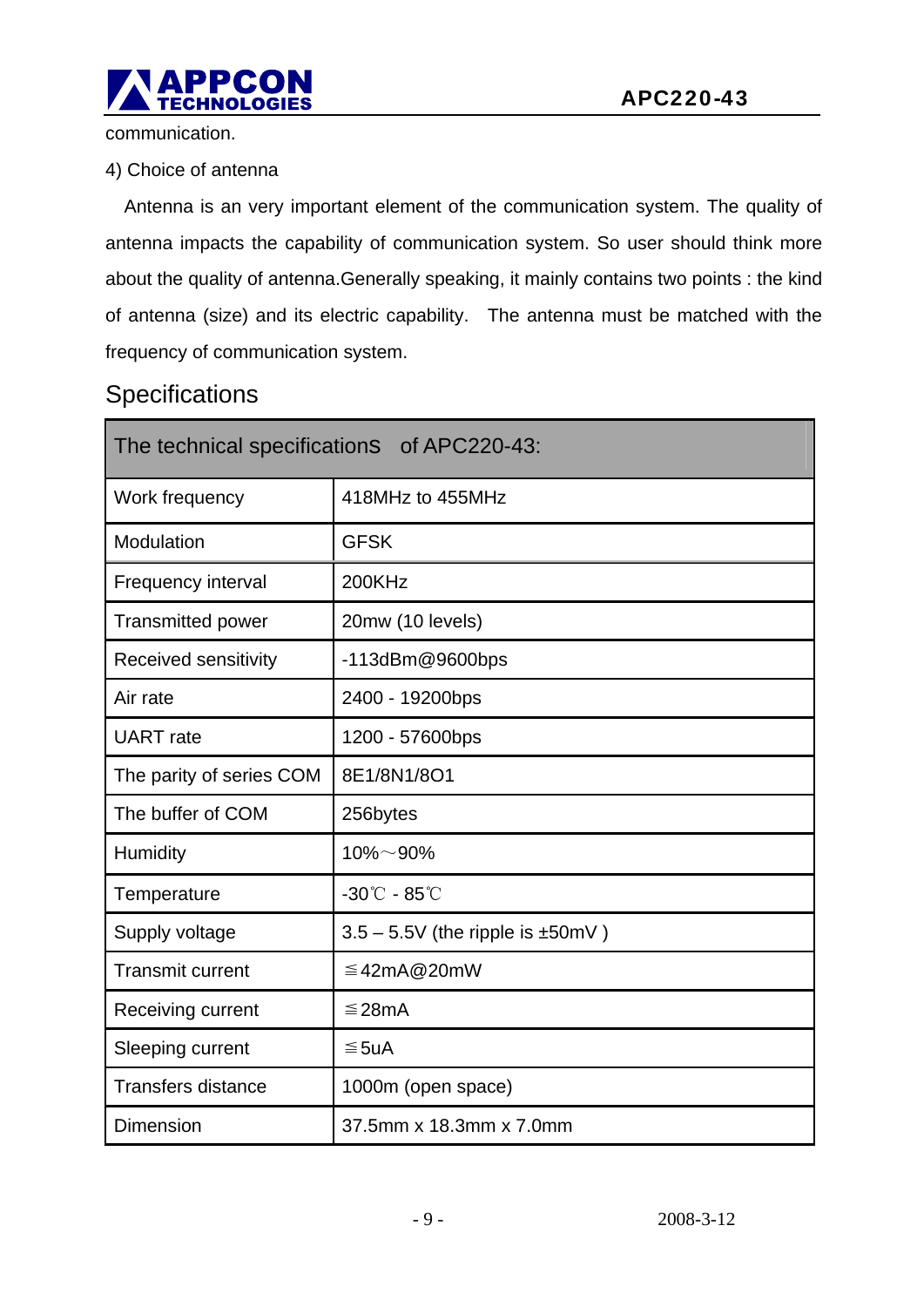

### Questions and Answers:

| <b>Questions and Answers</b> |                                                                      |  |  |  |
|------------------------------|----------------------------------------------------------------------|--|--|--|
| Can not                      | 1. The communication protocol is different between two modules,      |  |  |  |
| communicate                  | for instance: data rate and checkout.                                |  |  |  |
| between two                  | 2. The frequency or RF data rate is different between two            |  |  |  |
| devices                      | communicated modules.                                                |  |  |  |
|                              | 3. They are not the same kind products.                              |  |  |  |
|                              | The connection between module and terminal is wrong.<br>4.           |  |  |  |
|                              | 5. The module is wrong.                                              |  |  |  |
|                              | The setting of EN is wrong.<br>6.                                    |  |  |  |
|                              | The communication distance exceeds the range, or the<br>$7$ .        |  |  |  |
|                              | connection of antenna is bad.                                        |  |  |  |
| Short                        | The supply voltage exceeds range<br>1.                               |  |  |  |
| communication                | The ripple of power is too big.<br>2.                                |  |  |  |
| distance                     | 3.<br>The connection of antenna is bad or it is a wrong kind of      |  |  |  |
|                              | antenna                                                              |  |  |  |
|                              | Antenna is too close to the surface of metal or the ground<br>4.     |  |  |  |
|                              | Receiving circumstance is very bad, for instance buildings and<br>5. |  |  |  |
|                              | strong interference.                                                 |  |  |  |
|                              | There is interference of the same frequency<br>6.                    |  |  |  |
| Receive wrong                | Wrong setting of COM, for example, Baud rate is wrong<br>1.          |  |  |  |
| data                         | The connection of UART is wrong.<br>2.                               |  |  |  |
|                              | The cable to the UART is too long.<br>3.                             |  |  |  |